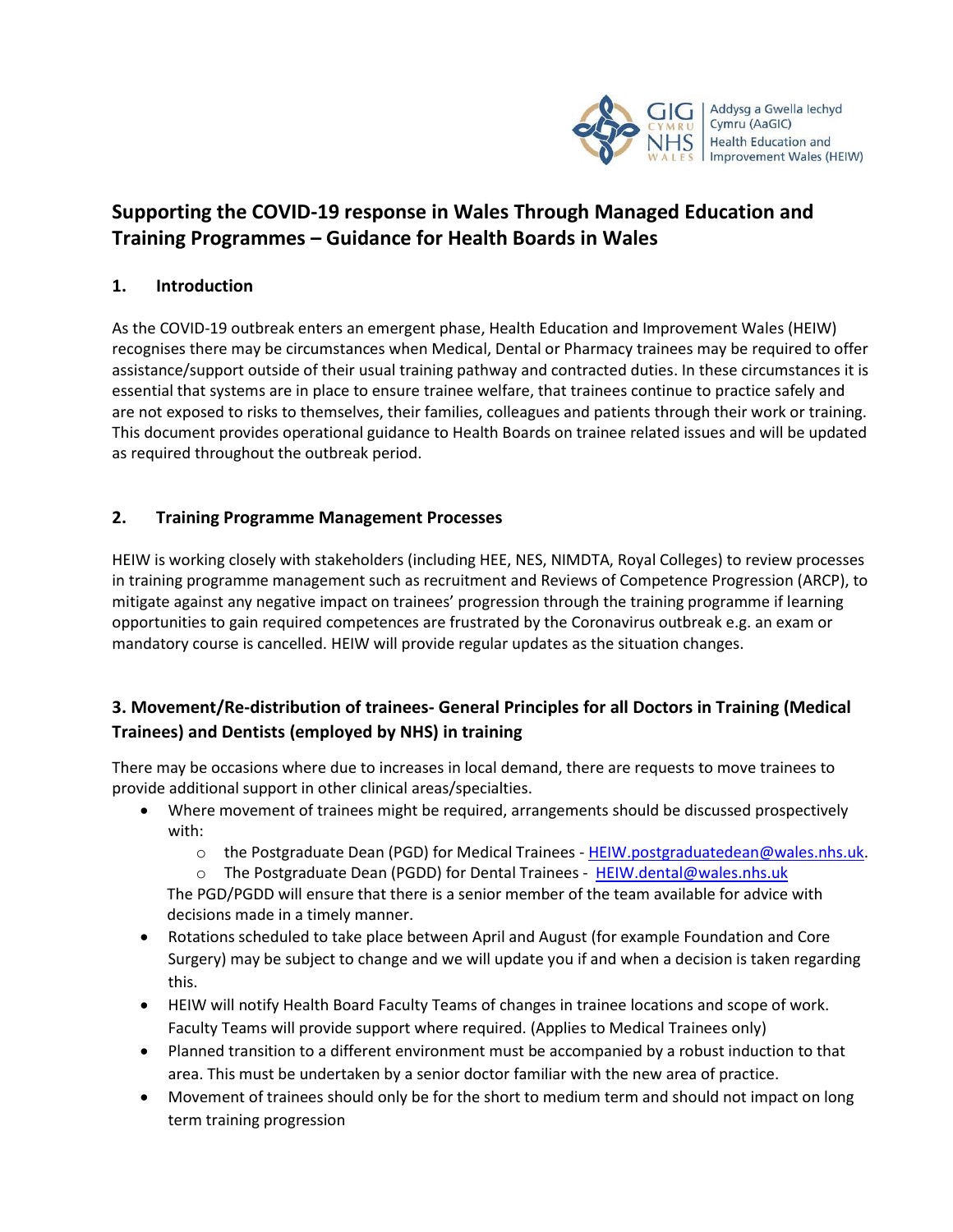- Any movement of trainees must be subject to regular review with updates provided to the PGD/PGDD at least fortnightly. It is the responsibility of the Associate Medical Director for Education or delegated deputy, in each HB to provide these updates
- Trainees must not be asked to undertake any activity beyond the limits of their competence appropriate to their level of training and must be advised that they should seek senior workplace guidance if that arises.
- Trainees moved to a different clinical area/specialty must be adequately supervised and be informed of the identity and contact details of their clinical supervisor.
- Criteria and arrangements for exceptional cancellation of protected teaching should be considered.
- All clinicians should be reminded of the Public Health Wales advice about safe practice during the COVID-19 outbreak. [https://phw.nhs.wales/topics/latest-information-on-novel-coronavirus-covid-](https://phw.nhs.wales/topics/latest-information-on-novel-coronavirus-covid-19/)[19/](https://phw.nhs.wales/topics/latest-information-on-novel-coronavirus-covid-19/)

### **Foundation Doctors (Medical trainees only)**

- Only Foundation trainees who have been involved in the care of medical patients previously in their training should be asked to cover medical patients. This includes both F1 and F2 trainees
- The workplace supervisor must have sufficient time to provide supervision, and if feasible should support any educational requests for undertaking WPBAs as required by the curriculum to maximize the learning opportunities.
- Only trainees who are progressing in a satisfactory way and identified as likely to have a satisfactory end of placement report should be considered for a placement move.

#### **Specialty Trainees (Medical trainees only)**

- Where elective or outpatient activity has been cancelled Educational Supervisors and trainees should assess the impact this will have on the trainee's ability to progress in training and where applicable develop an action plan to participate in these educational activities at the earliest opportunity.
- Trainees who have not participated in an acute intake for the last 12 months should not be asked to undertake such activity without a robust induction programme and assessment of their skills and abilities to ensure patient and trainee safety.

#### **General Practice Trainees**

• The role and scope of practice of GP trainees will be kept under regular review by HEIW

### **4. General Principles for all Pre-registration Pharmacy technician and Pharmacists in training**

HEIW will work in partnership with Health Boards and the General Pharmaceutical Council to provide support and guidance on the management of trainees currently in training. In addition, HEIW will monitor and provide information on any impacts on start dates for future trainees.